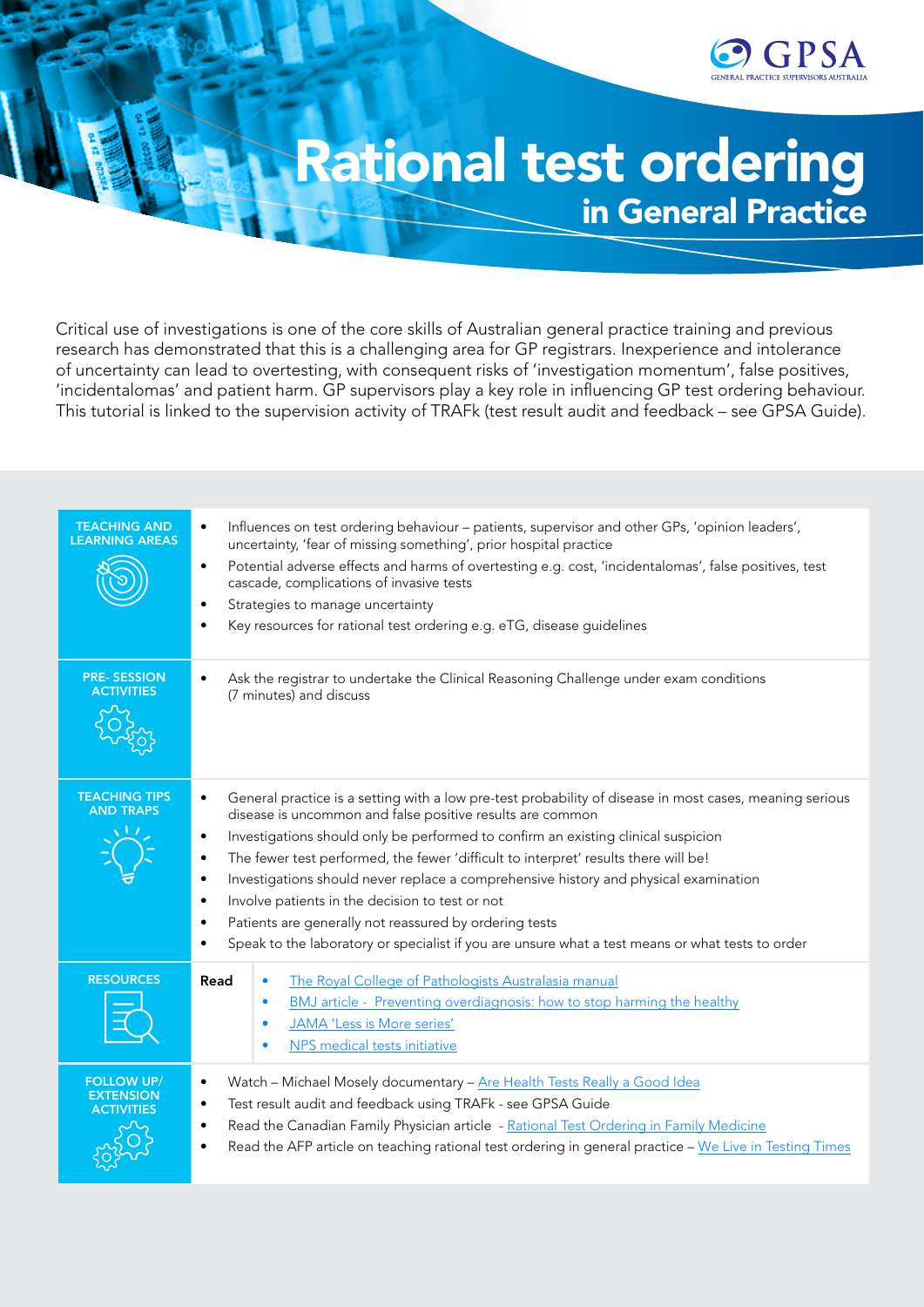

# Rational test ordering in General Practice

## **Clinical Reasoning Challenge**

Janice Frost is a 53 year old accountant who presents to your practice for the first time. She is new to the area and brings her health summary from her previous GP.

Janice complains of a 6 week history of left shoulder pain, especially when doing up her bra and reaching up to high shelves. There is no history of trauma or injury, and no red flags for serious disease. On examination there is tenderness over the lateral aspect of the shoulder and a 'painful arc' on shoulder abduction, but otherwise normal range of movement.

Janice is otherwise asymptomatic, denies significant PMH, takes no medications, and has no significant family history. Her last period was 18 months previously. She is not overweight and her BP is 128/77. The remainder of the findings on physical examination are normal.

- Past history
- Non-smoker
- No alcohol
- No significant FHx

On questioning, Janice has had no investigations of any kind for at least 5 years.

QUESTION 1. What is the MOST LIKELY diagnosis? Write one specific diagnosis.

QUESTION 2. What initial investigations, if any, are appropriate for Janice? Tick all that are appropriate.

| FBC                 | Lipids                        | Pap smear            |
|---------------------|-------------------------------|----------------------|
| <b>EUC</b>          | <b>BSL</b>                    | <b>FOBT</b>          |
| <b>LFT</b>          | Coagulation profile           | X-ray L shoulder     |
| <b>ESR</b>          | Vitamin B12/folate            | USS L shoulder       |
| <b>CRP</b>          | Oestrogen/progesterone/LH/FSH | MRI L shoulder       |
| Ca/P <sub>O</sub> 4 | <b>MSU</b>                    | Bone scan L shoulder |
| Vitamin D           | <b>ECG</b>                    | Bone mineral density |
| Iron studies        | Mammogram                     |                      |

QUESTION 3. You commence Janice on meloxicam 7.5mg daily and she returns a week later complaining of a few days of epigastric discomfort, nausea and mild diarrhoea. She has no other symptoms and examination is normal.

What investigations, if any, are appropriate to investigate these symptoms at this time? List up to FIVE.



Does this resource need to be updated? Contact GPSA: P: 03 5440 9077, E: ceo@gpsupervisorsaustralia.org.au, W: gpsupervisorsaustralia.org.au GPSA is supported by funding from the Australian Government under the Australian General Practice Training Program